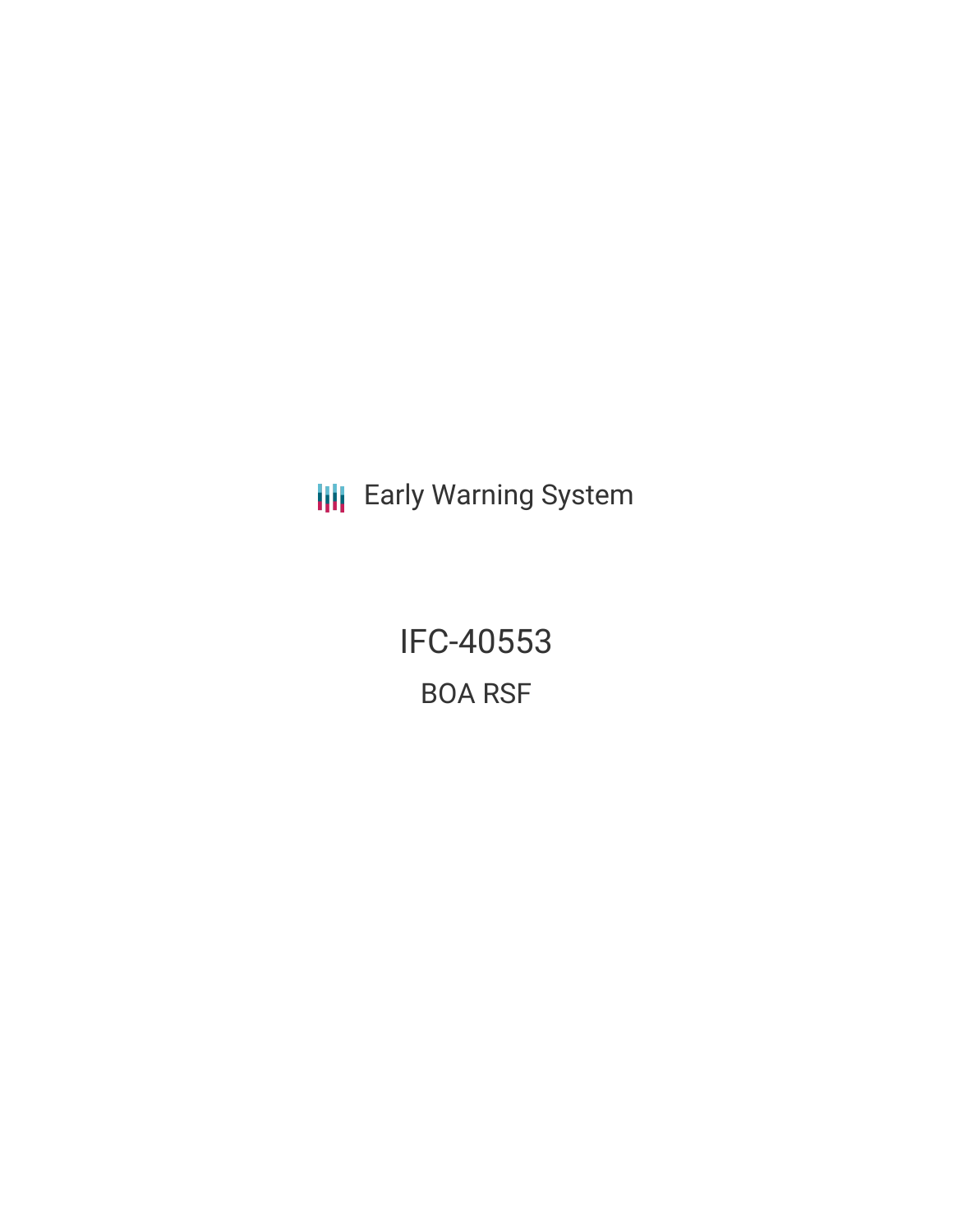

# Early Warning System BOA RSF

## **Quick Facts**

| <b>Countries</b>               | Burkina Faso, Congo, Democratic Republic of, Ghana, Ivory Coast, Madagascar, Mali, Niger, Senegal, Tanzania, Togo |
|--------------------------------|-------------------------------------------------------------------------------------------------------------------|
| <b>Financial Institutions</b>  | International Finance Corporation (IFC)                                                                           |
| <b>Status</b>                  | Proposed                                                                                                          |
| <b>Bank Risk Rating</b>        | FI                                                                                                                |
| <b>Voting Date</b>             | 2018-03-26                                                                                                        |
| <b>Borrower</b>                | <b>BANK OF AFRICA GROUP SA</b>                                                                                    |
| <b>Sectors</b>                 | Finance                                                                                                           |
| <b>Investment Type(s)</b>      | Equity                                                                                                            |
| <b>Investment Amount (USD)</b> | $$60.00$ million                                                                                                  |
| <b>Project Cost (USD)</b>      | \$120.00 million                                                                                                  |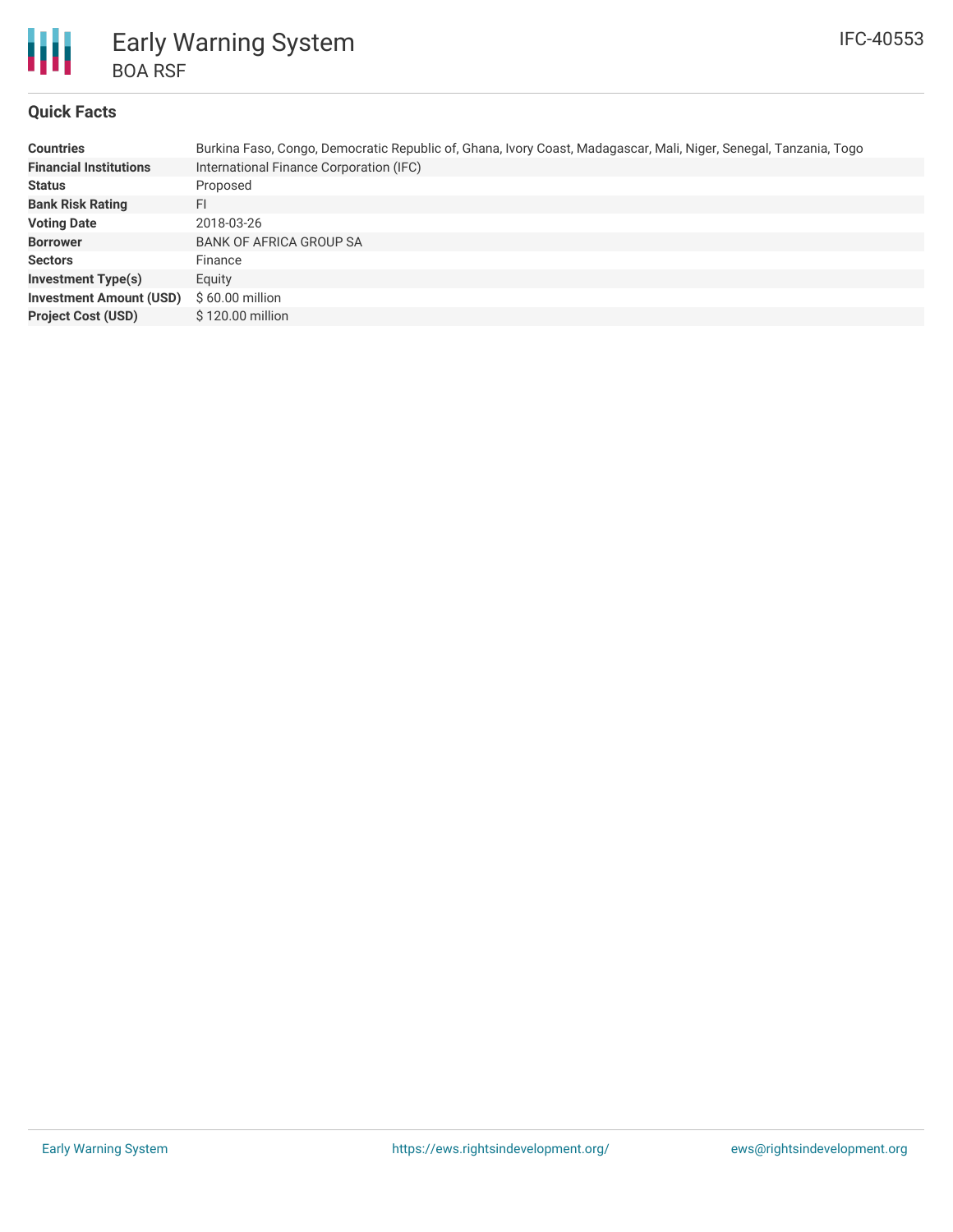

### **Project Description**

The proposed project entails the provision of a 5-year Risk Sharing Facility ("RSF" or the "Facility") in the amount of US\$60 million to cover ten Bank of Africa ("BOA") subsidiaries in IDA and FCS countries – namely Bank of Africa Burkina Faso, Bank of Africa Cote d'Ivoire, Bank of Africa RDC, Bank of Africa Ghana, Bank of Africa Madagascar, Bank of Africa Mali, Bank of Africa Niger, Bank of Africa Senegal, Bank of Africa Tanzania, and Bank of Africa Togo, together the Participating Affiliates ("PAs") for a target portfolio of SME loans in the amount of up to US\$120 million equivalent.

Under this project, IFC will be supporting the expansion of this regional banking group's SME lending across sub-Saharan Africa.

The project includes an Advisory Services ("AS") engagement whereby IFC will provide targeted support to the 10 BOA Participating Affiliates to strengthen the bank's capacity to serve SMEs. The Project will have three AS components, which support and complement the risk sharing program to enable the Group to unlock its SME growth potential in IDA/FCS countries. These include:

- 1. Operational implementation
- 2. Pipeline development and
- 3. Capacity building support..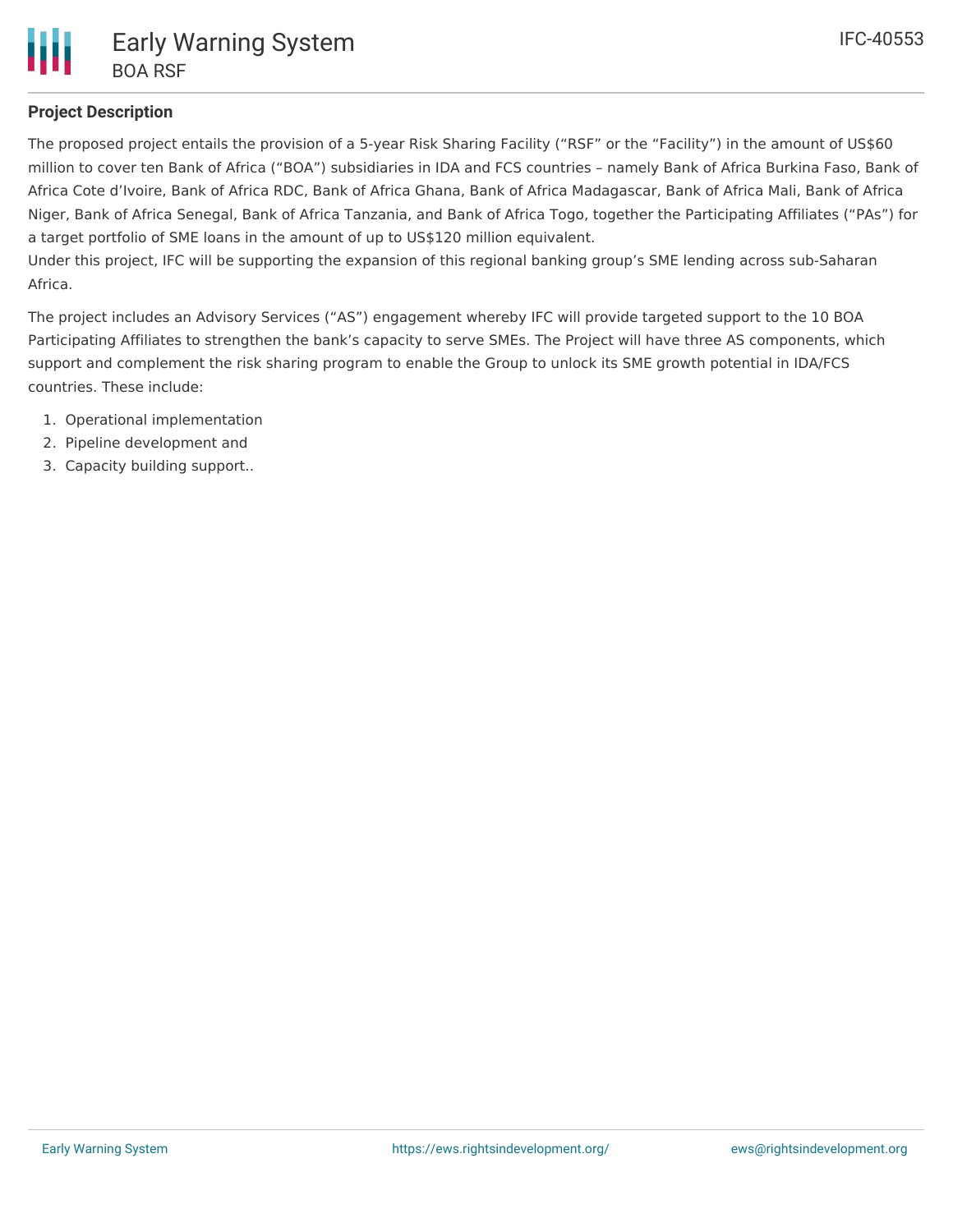### **Investment Description**

• International Finance Corporation (IFC)

The proposed RSF will be up to US\$60 million and will cover 50% of the credit risk taken by the 10 PAs on portfolios of SME facilities which can amount to up to US\$ 120 million equivalent in aggregate.

### **Financial Intermediary**

Financial Intermediary: A commercial bank or financial institution that receives funds from a development bank. A financial intermediary then lends these funds to their clients (private actors) in the form of loans, bonds, guarantees and equity shares. Financial intermediaries include insurance, pension and equity funds. The direct financial relationship is between the development bank and the financial intermediary.

Bank of Africa (BOA) [Group](file:///actor/411/) S.A. (Financial Intermediary)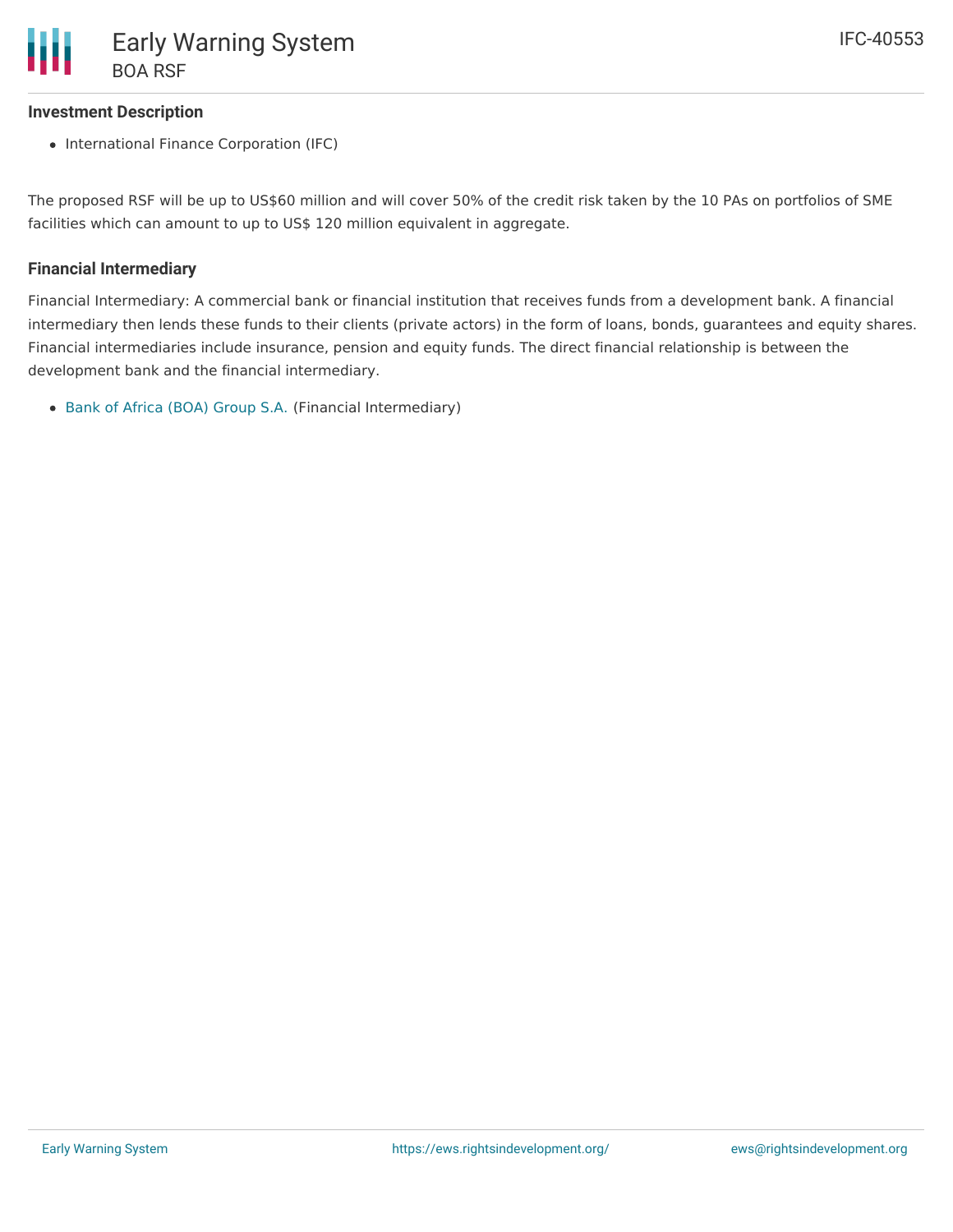

### **Private Actors Description**

BOA is a leading regional financial services group based and operating in sub-Saharan Africa. The group was first incorporated in 1982 with its first operation established in Mali and has been building a pan-African banking franchise in 16 countries. BMCE, the third largest bank in Morocco, acquired 35% of the Group in 2008, hence becoming the largest and controlling shareholder. Six BOA subsidiaries are listed on BRVM, WAEMU's stock exchange.